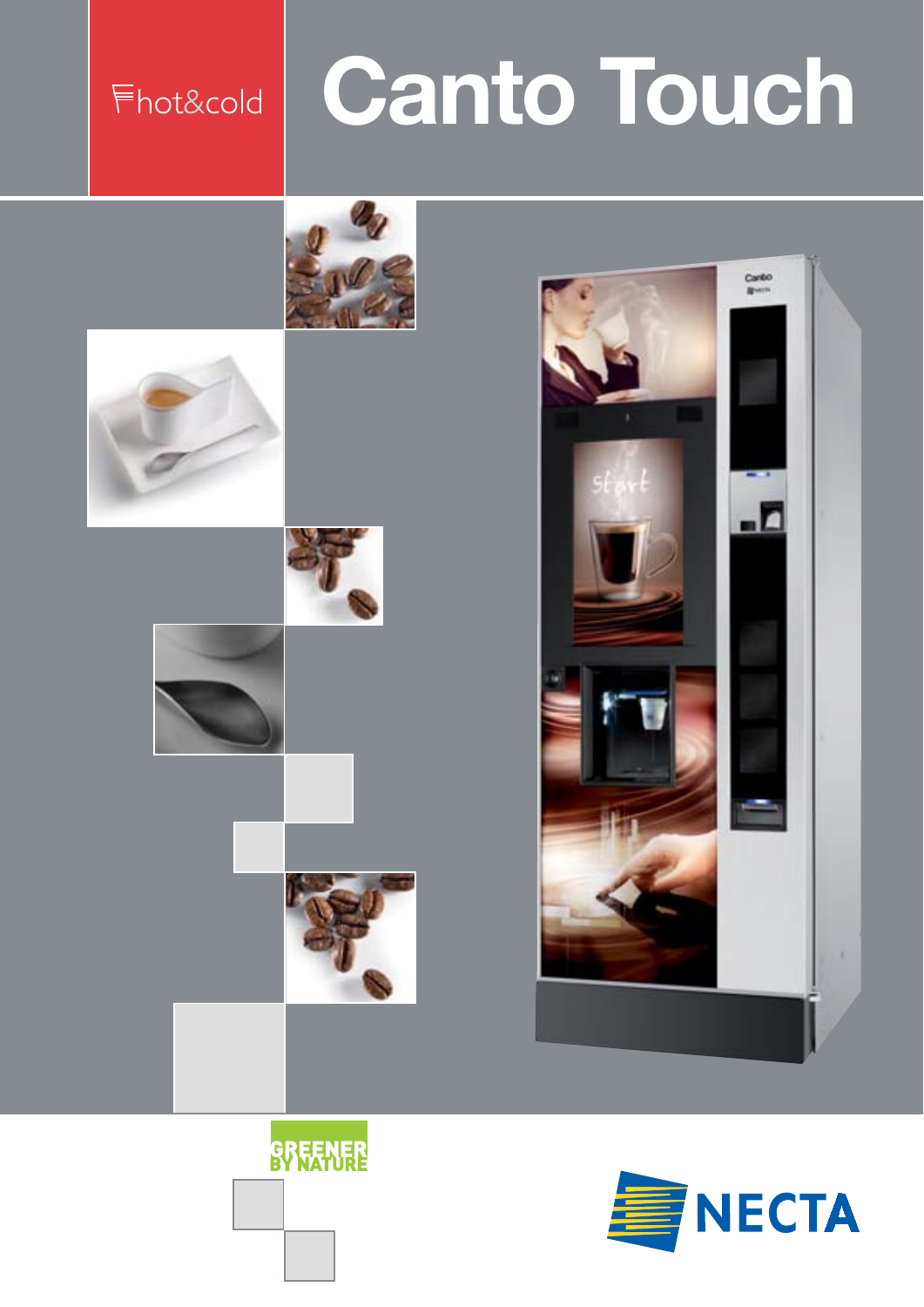

### **Canto Touch: Necta makes the difference**

Other vending machines can tease you with a touch screen interface and offer you a wide and customizable drink menu: but not like Canto Touch. Just try it once, feel and taste the difference and be delighted by the quality of the drink, brewed and served according to your taste. Just like high street coffees.

The aesthetics of Canto Touch is incomparable. The harmonious and modern design features an eye-catching and intuitive interface. It has great visual impact through the use of emotional images and warmth of colour, inspired by the smooth pleasure of the drinks. Moreover, Canto Touch is also entertainment, information, news and marketing. A real dispenser of tailor-made services for the end user. Canto Touch: authentic sensory pleasure.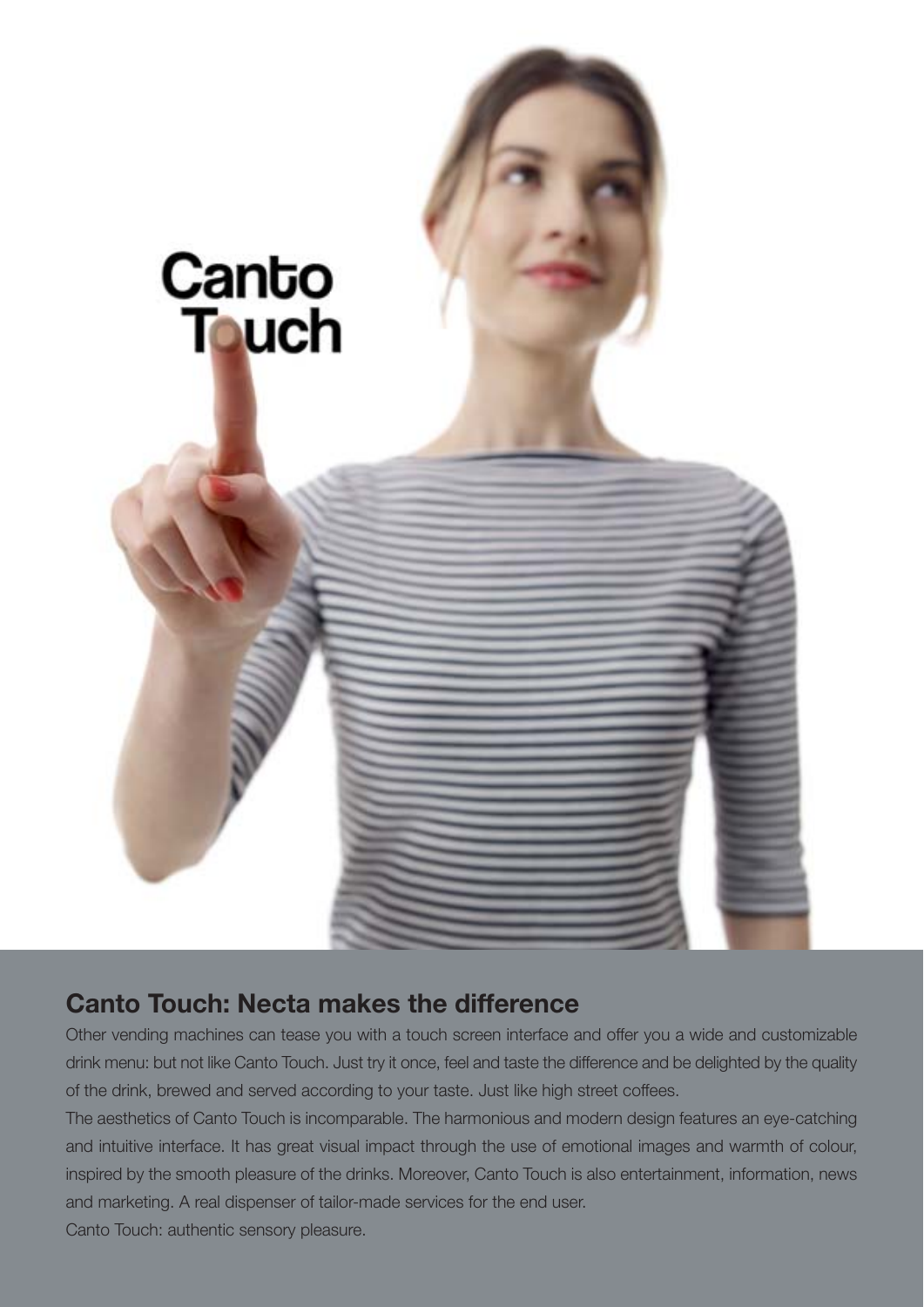#### **TOUCH THE DIFFERENCE**

- Selection area with 21.5" full HD touch screen
- Elegant and easy to use start up screen
- Visual drinks menu with large customizable product icons
- Possibility to run promotional videos and other multimedia contents which can also be linked to drink selections
- Nutritional facts for each selection
- Sound available

#### **PATENTED TECHNOLOGIES FOR THE PERFECT DRINK**

- Z4000 espresso brewer with bi-directional movement for a faster vend cycle
- Sigma fresh brew brewer
- FREEMIX technology for instant products
- Pump technology replacing solenoid valves, increases accuracy and helps reduce scale
- Highly customizable drinks menu
- Three programmable energy saving modes
- 24 volts variable speed mixers

#### **ELECTRONICS**

- New Necta Touch electronic platform
- Machine management through Giga Touch software
- Movement Infra Red sensor
- UMTS connection to show live news, RSS feed and manage the machine in real time available as option











## Fhot&cold